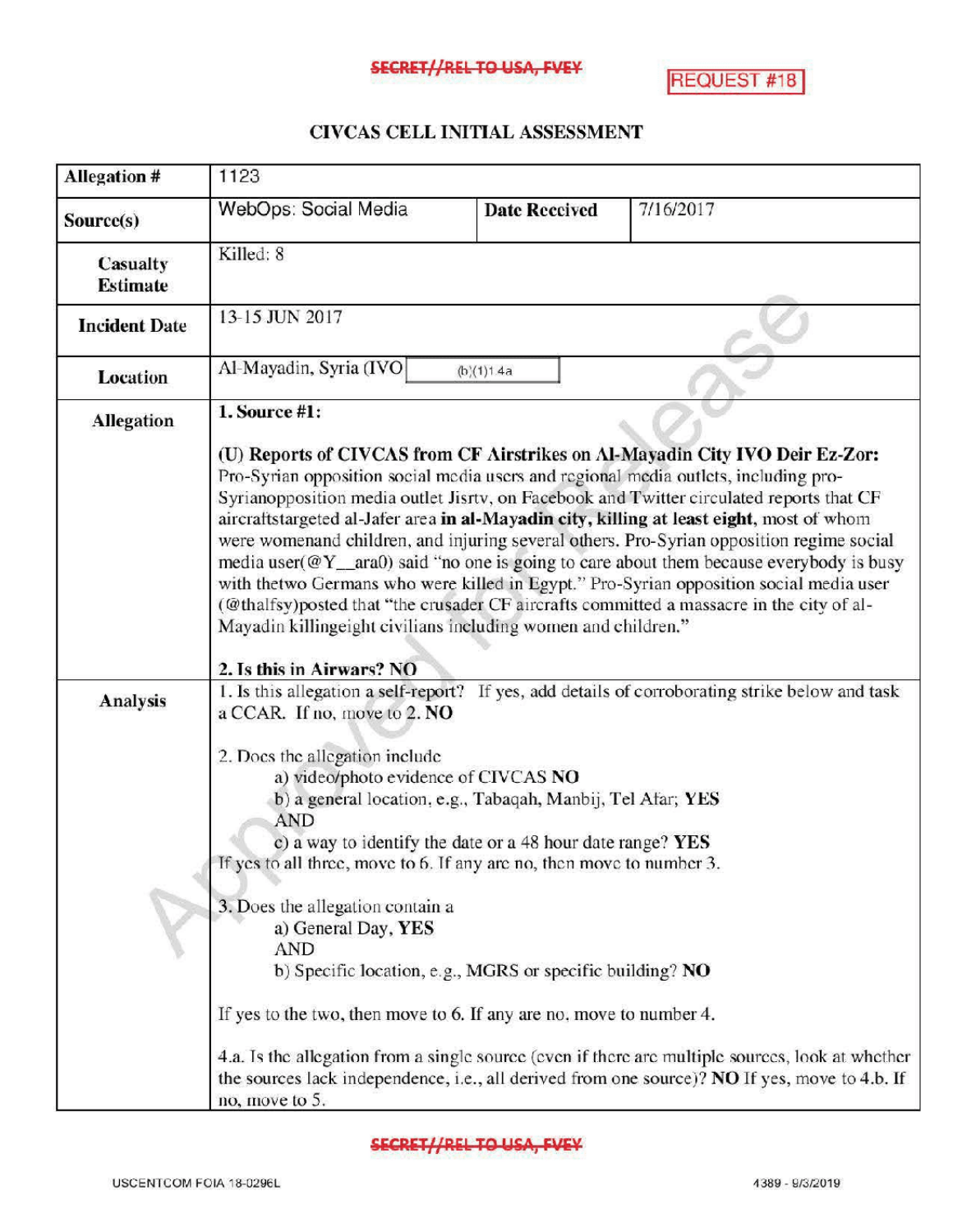## **SECRET//REL TO USA, FVEY**

|                                                                                                                                      | 4.b. Is the single source a high quality source (well-known/credible news source) OR does it<br>provide specific facts that may warrant a CCAR, i.e., a way to narrow down a reasonable<br>list of strikes to assess. If yes, move to 6. If no, then move to 4.c.<br>4.c. Has media interviewed witnesses and/or victims? If yes, then contact journalist and re-<br>assess. If no, then close the allegation.<br>5.a. Are any of the sources high quality? YES (moderate quality) If yes, move to 6. If no, |  |  |
|--------------------------------------------------------------------------------------------------------------------------------------|--------------------------------------------------------------------------------------------------------------------------------------------------------------------------------------------------------------------------------------------------------------------------------------------------------------------------------------------------------------------------------------------------------------------------------------------------------------------------------------------------------------|--|--|
|                                                                                                                                      | move to 5.b.                                                                                                                                                                                                                                                                                                                                                                                                                                                                                                 |  |  |
|                                                                                                                                      | 5.b. Are there at least two corroborating sources (total of 3) that independently reported the<br>allegation, OR does it provide specific facts that may warrant a CCAR? If yes, move to 6.                                                                                                                                                                                                                                                                                                                  |  |  |
|                                                                                                                                      | If no, close the allegation.                                                                                                                                                                                                                                                                                                                                                                                                                                                                                 |  |  |
|                                                                                                                                      | 6. Does the allegation contain sufficient information on the time, location and details to<br>make an assessment of credibility? I.e., does it provide enough information to determine the<br>date within 48 hour; does it provide enough information to determine a neighborhood,<br>landmark, or other way to where the alleged incident occurred within a .5km radius? If yes,<br>move to 7. If no, close the allegation. YES                                                                             |  |  |
| 7. Are there any potentially corroborating strikes? If yes, answer the below questions and<br>task CCAR. If no, close allegation. NO |                                                                                                                                                                                                                                                                                                                                                                                                                                                                                                              |  |  |
|                                                                                                                                      | <b>MAT</b> checked, no results<br>CJTF log and kmz, no results<br>CAOC, no results                                                                                                                                                                                                                                                                                                                                                                                                                           |  |  |
| <b>Non-US Coalition</b><br>Involvement                                                                                               | None                                                                                                                                                                                                                                                                                                                                                                                                                                                                                                         |  |  |
| Decision                                                                                                                             | 1. Close at the IA; insufficient evidence to corroborate the allegation.                                                                                                                                                                                                                                                                                                                                                                                                                                     |  |  |
|                                                                                                                                      | 2. There were no strikes found in Mayadin on the 15 of Jun and 48 hours prior. And no<br>corroborating strikes found around Mayadin with the same perameters. See Enclosure 1.                                                                                                                                                                                                                                                                                                                               |  |  |
| <b>Report</b><br><b>Approved By:</b>                                                                                                 | (b)(3) 10 USC 130b; (b)(6)                                                                                                                                                                                                                                                                                                                                                                                                                                                                                   |  |  |
|                                                                                                                                      |                                                                                                                                                                                                                                                                                                                                                                                                                                                                                                              |  |  |